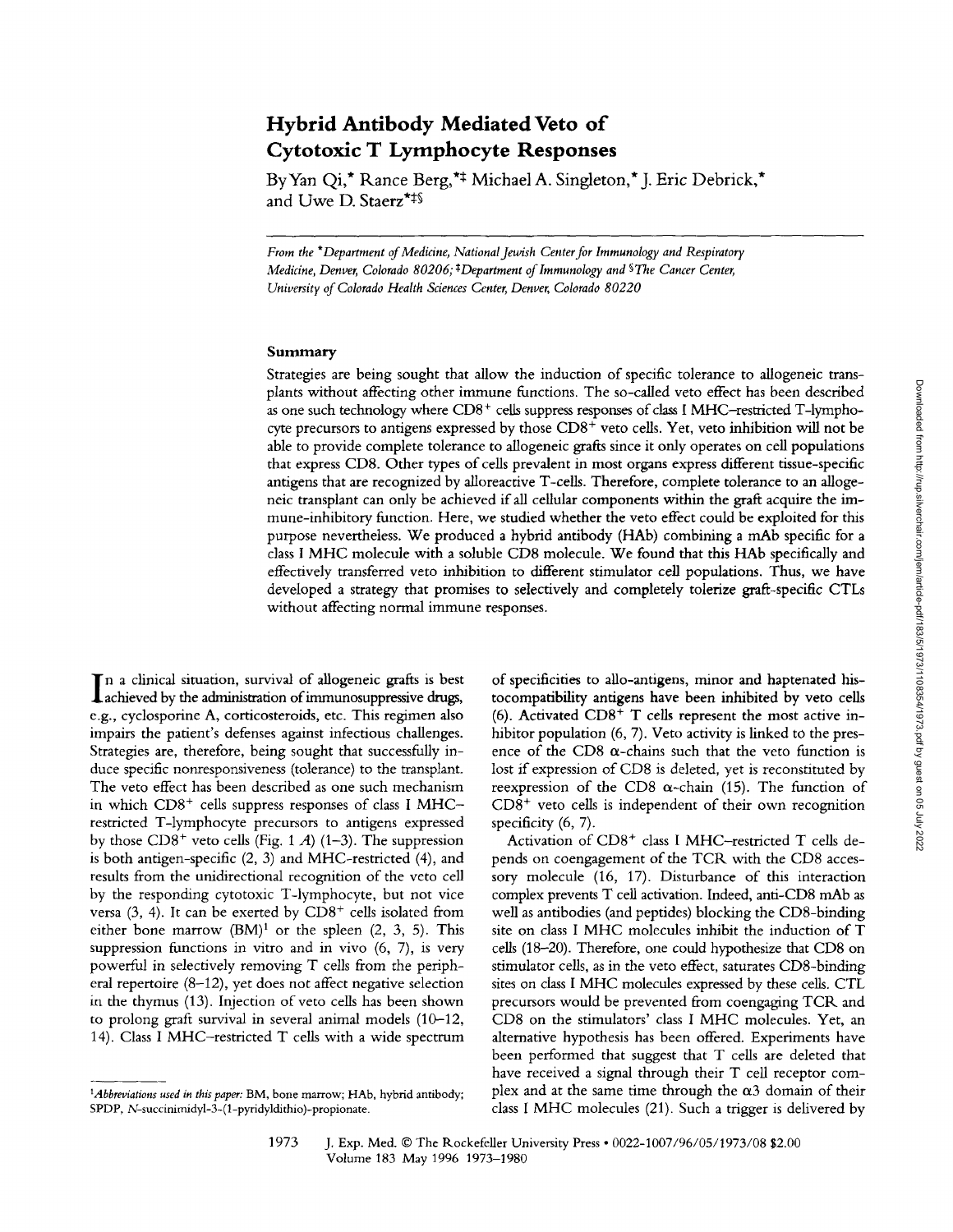

**Figure** 1. Schematic representation of HAb-mediated veto. (A) On conventional veto-cells the CD8 accessory molecule is endogenously expressed. (B) A HAb, here exemplified by 15-CD8, delivers CD8 to a cell surface via its binding to a class I MHC molecule.

CD8 on stimulator cells or by antibodies to this domain (21). Nevertheless, both theories predict that CD8 molecules delivered to any stimulator cell will veto reactive T cells.

Therefore, we produced a hybrid antibody (HAb) whose antibody moiety targets expression of the CD8 coreceptor onto cells (Fig. 1 B). Here, we demonstrate its ability to transform stimulator cells into inhibitory cells resulting in the specific suppression of class I MHC-restricted T cells. Thus, we have developed a strategy to specifically induce tolerance of class I MHC-restricted T cells.

#### **Materials and Methods**

*Animals.* Female mice (DBA/1, BALB/c, C57BL/6) 8 to 10 wk of age were purchased from the Jackson Laboratory (Bar Harbor, ME). T cell receptor transgenic (TCR $_{\text{trans}}$ +) mice expressing the 2C-TCRtrans had been obtained from Dr. D. Loh (Washington University, St. Louis, MO), and were bred onto the permissive  $H-2^b$  background (22).

*Hybrid Antibody Constructs.* Dimers of the soluble human CD8  $\alpha$ -chain were harvested from CHO-DL cells transfected with the human CD8  $\alpha$ -chain truncated at position 146 (23). The cell line was maintained in serum-free, protein-free S2770 medium (Sigma Chem. Co., St. Louis, MO). Soluble CD8 was purified by a modification of the pubhshed method. Two (2) liters of tissue culture supernatant were filtered, adjusted to pH 8.5 and adsorbed to a Mono-Q-Sepharose column (Pharmacia, Uppsala, Sweden). The column flow-through was loaded onto a Wheatgerm-Lectin-Sepharose column (Pharmacia), and CD8 was eluted using 5% N-acetyl-glucosamine. The eluate was dialyzed against  $20$  mM  $\text{NaC}_2\text{H}_3\text{O}_2$  (pH 5.4; Sigma), concentrated, and loaded onto Mono-S-Sepharose (Pharmacia) preequilibrated with 20 mM Hepes (pH 8.0; Sigma). Soluble CD8 was eluted as the first peak of a NaCl-gradient (20 mM to 500 mM; Sigma) in 20 mM Hepes (pH 8.0) and dialyzed against PBS. The purity of the CD8  $\alpha$ -chain preparation, as analyzed on SDS-PAGE, was higher than 99%. The mAb 15-5-5 is reactive with  $H-2D<sup>d</sup>$ , yet not with  $H-2$  molecules of the H-2<sup>b</sup> and H-2<sup>q</sup> haplotype (24). It was purified from tissue culture supernatant on a protein A-Sepharose column (Pharmacia) using standard protocols (25). Soluble CD8 and the mAb 15-5-5 were cross-linked as described previously with the help of the heterobifunctional cross-linker, N-succinimidyl-3-(1-pyridyldithio)-propionate (SPDP; Pharmacia) (25). Both 15-5-5 and CD8 were reacted with SPDP at pH 7.4. SPDP-modified proteins were separated from unreacted SPDP by Sephadex G25 column (Pharmacia) chromatography. Approximately one SPDP group was introduced per protein molecule. 2-pyridyl-disulphide groups of the mAb were reduced (at pH 5.0) to expose a reactive SH-group. Then, 15-5-5 was purified on a Sepharose G25 column and reacted with the modified CD8 at neutral pH. The hybrid antibody constructs, for short called hybrid antibodies (HAb) were analyzed on SDS-PAGE. Unless otherwise indicated the HAb and its components were used at final concentrations of  $1~\mu g/ml$ .

*Mixed Lymphocyte Culture and Cytotoxicity Assay.* Spleen cells were harvested and single cell suspensions were prepared. Erythrocytes were lysed with Tris-buffered ammonium chloride (Sigma). Stimulator cells were irradiated (1,500 rad), then cultured (4  $\times$ 10<sup>6</sup> cells) with responder cells (2  $\times$  10<sup>6</sup> cells) in one well of a flatbottomed 24-well plate (Becton-Dickinson, Lincoln Park, NJ). Iscove's modified Dulbecco's medium (IMDM; Sigma) was used as growth medium supplemented with 5 mM Hepes, 2 mM glutamine, 1 mM hydroxypyruvate, 50  $\mu$ M 2-mercaptoethanol, non-essential amino acids, 100 IU/ml penicillin, 100  $\mu$ g/ml streptomycin, 50  $\mu$ g/ml gentamycin (Sigma), and 10% fetal bovine serum (Intergen, Purchase, NY). The cultures were incubated for 4 d at 37 $\rm{^oC}$  and 7%  $\rm{CO_2}$  in a tissue-culture incubator (Forma Scientific, Marietta, Ohio). At termination of culture blast cells were counted. As indicated in the text, certain cultures received soluble CD8, 15-5-5 mAb or HAbs. To other cultures  $2 \times 10^5$  irradiated (5,000 rad) P815 cells (BALB/c-derived mastocytoma cells) were added. These tumor cells had been precultured with soluble CD8 and 15-5-5 or HAbs at 1  $\mu$ g/ml and had been washed before their introduction to MLCs. To test for cell-mediated lympholysis, effector cells were incubated with  $1 \times 10^4$  [<sup>51</sup>Cr]NaCr<sub>2</sub>0<sub>4</sub>-labeled target cells, P815 or EL4 (C57BL/6-derived lymphoma cells) suspended in cell culture medium for 4 h in round-bottomed microtiter plates (total volume 0.2 ml; Becton-Dickinson). Varied numbers of effector cells were used resulting in different effectortarget-ratios as indicated in the text. The plates were spun and the amount of <sup>51</sup>Cr-released into the supernatant was determined on an Automatic Gamma Counter (Micromedic, Hoorsham, PA). Wells containing target cells, but no effector cells were used to determine non-specific release, and wells containing target cells in the presence of 1% Triton X-100 (Sigma) to measure total release. Percent specific release was calculated as: [(cpm released in the presence of effector cells  $-$  cpm of non-specific release)/(cpm of total release - cpm of non-specific release)]  $\times$  100.

*How Cytometry.* T-cells were stained in single cell suspensions as described previously (26). They were incubated with biotinylated H57-597 (Pharmingen, San Diego, CA), which reacts with all  $\alpha\beta$ -TCRs, or with biotinylated 1B2, which specifically reacts with the TCR<sub>idiotype</sub>, i.e., with the 2C-TCR<sub>trans</sub>, followed by CyChrome-coupled streptavidin (Pharmingen). They were counter-stained on ice with phycoerythrin-coupled anti-CD4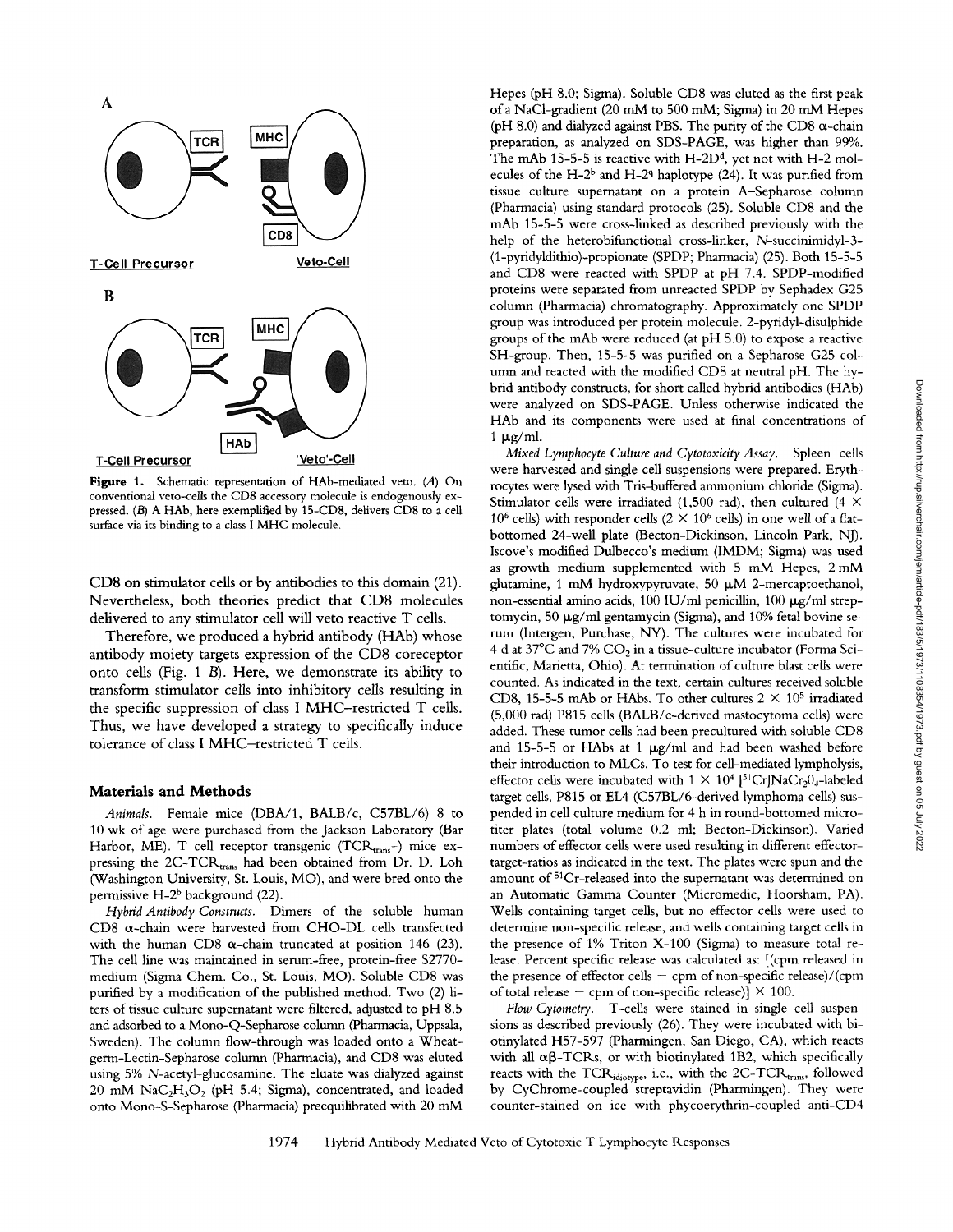and FITC-coupled anti-CD8 (Pharmingen). The extent of antibody binding to cells was analyzed on a FACScan® (Becton-Dickinson, San Jose, CA) flow cytometer. As indicated in the figures, data are given as  $log_{10}$  fluorescence.

# **Results and Discussion**

Previously we had demonstrated that HAb both as heteroconjugates and as bi-specific monoclonal antibodies, were able to modify T cell responses (25, 27). We had shown that HAbs redirected lysis of cytotoxic T-lymphocytes (25, 27, 28) and induced T cell development in the thymus (29). Having established the versatility of the HAb approach, we decided to adapt this technology to transfer T cell veto. As the veto function resides within the CD8 accessory molecule, i.e., the CD8  $\alpha$ -chain, we coupled the CD8  $\alpha$ -chain to a mAb (15). Since the human CD8 functions within the mouse environment (30), we took advantage of a source of the human soluble CD8  $\alpha$ -chain that had been established by others to determine its crystal structure (23). As targeting entity, we selected a mAb with specificity to a mouse class I MHC molecule. This choice should enable the HAb to bind to virtually all ceils. We chose the mAb 15-5-5 that reacts with class I MHC molecules of the H-2<sup>d</sup> (H-2D<sup>d</sup>), but not of the H-2<sup>b</sup> or H-2<sup>q</sup> haplotypes (24). To establish the feasibility of HAb-mediated veto, we decided to produce a bi-specific construct chemically cross-linking the two reagents (25). For this purpose the soluble CD8  $\alpha$ -chain homodimer was conjugated to the purified mAb resulting in a hybrid construct, here called HAb 15-CD8. In the first set of experiments, we tested whether 15-CD8 specifically guided the surface expression of CD8  $\alpha$ -chains. We coated P815 (H-2<sup>d</sup>) and EL4 (H-2 $^{\text{b}}$ ) cells with either 15-CD8 or with its non-conjugated components, the mAb 15-5-5 and the CD8  $\alpha$ -chain. The extent of CD8-surface expression was measured by staining with a fluoresceinated anti-CD8 mAb. As depicted in Fig. 2, neither 15-CD8 nor its components led to an appreciable surface expression of CD8 on EL4  $(H-2<sup>b</sup>)$ cells. Yet, 15-CD8 transferred large numbers of CD8 molecules onto P815 (H-2<sup>d</sup>) cells. The non-conjugated components failed to do so. Thus, 15-CD8 had reacted according to the specificity of its antibody component, 15-5-5. It targeted expression of CD8  $\alpha$ -chains onto cells of the H-2<sup>d</sup>, yet not the H-2<sup>b</sup> haplotype.

Having established the binding specificity of 15-CD8, we examined whether T cell responses could also be inhibited. Mixed lymphocyte cultures (MLCs) were established with  $BALB/c$  (H-2<sup>d</sup>) spleen cells as stimulators and C57BL/6 (H-2b) spleen cells as responders. In this strain combination, 15-CD8 selectively coats stimulator cells. The HAb and its non-linked components, CD8 and 15-5-5, were added at escalating concentrations into these MLCs. After 4 d of incubation, T-cells were harvested to determine their lytic activities towards their specific target, P815 (H-2<sup>d</sup>). As depicted in Fig. 3, the HAb almost completely inhibited the induction of CTLs at concentrations as low as 125 ng/ml, whereas no significant effect was seen upon addition of the



CD8 surface expression

Figure 2. Specificity of 15-CD8 binding. P815  $(H-2<sup>d</sup>)$  (A and B) and EL4  $(H-2^b)$  (C and D) cells were incubated either with the HAb 15-CD8 (B and D) or its non-linked components, the mAb 15-5-5 and the soluble CD8  $\alpha$ -chain (A and C). Surface expression of CD8 was determined with the help of a directly fluoresceinated anti-CD8 mAb.

non-linked components, CD8 and 15-5-5. Based on these results antibody concentrations were adjusted to 1  $\mu$ g/ml in all other experiments. Next, we analyzed the functionality of the HAb in more detail. MLCs were supplemented with the HAb, soluble CD8, 15-5-5 or their combination. As shown in Fig. 4, addition of soluble CD8 and 15-5-5



Figure 3. Concentration dependence of HAb-mediated inhibition of MLCs. Increasing concentrations of 15-CD8 ( $\bullet$ ) or its non-linked components ( $\blacktriangle$ ) were added to C56BL/6 (H-2<sup>b</sup>) anti-BALB/c (H-2<sup>d</sup>) MLCs. After 4 d cultures were harvested, and their lytic activities towards P815  $(H-2<sup>d</sup>)$  cells were tested.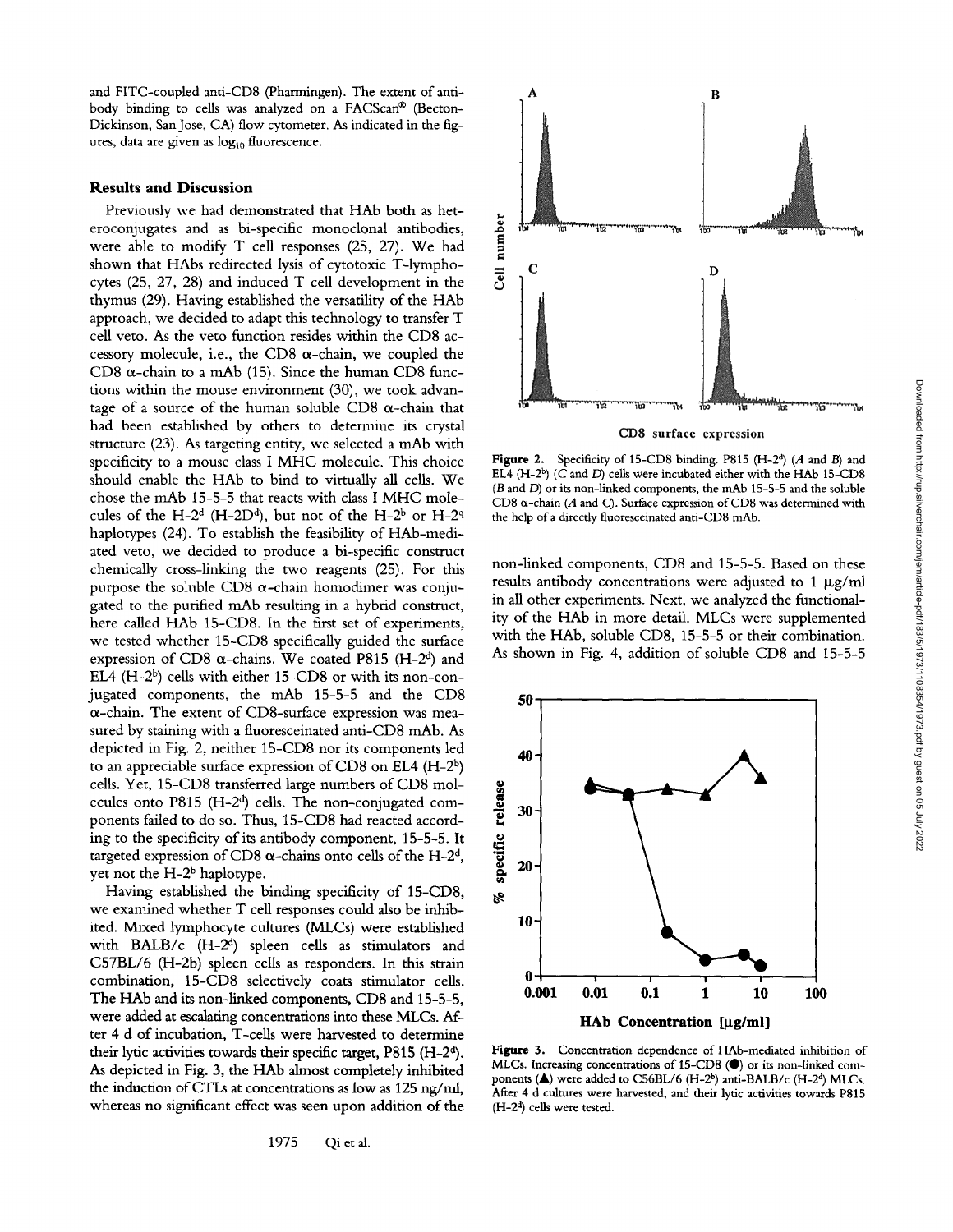

Figure 4. Ability of 15-CD8 to inhibit CTL induction. C57BL/6 (H-2<sup>b</sup>) spleen cells were stimulated with irradiated BALB/c  $(H-2<sup>d</sup>)$  spleen cells. These cultures were supplemented with the mAb 15-5-5  $(\overline{\mathbf{V}})$ , the soluble CD8  $\alpha$ -chain ( $\nabla$ ), a mixture of the non-conjugated components ( $\blacktriangle$ ), or the HAb 15-CD8 (.). Controls were established in the absence of any of these reagents (O). After 4 d cultures were harvested, and their lytic activities towards P815 ( $H-2<sup>d</sup>$ ) cells were tested.

alone or in combination did not impair the development of C57BL/6 T-cells into specific cytotoxic effector cells. Yet, 15-CD8 efficiently inhibited their stimulation to such extent that lytic activity towards the specific target, P815, could no longer be detected. From these results, we drew the following conclusions: (a) 15-CD8 suppressed CTL-activation in conventional MLCs.  $(b)$  The HAb components (the mAb, 15-5-5, and the CD8  $\alpha$ -chain) had to be linked to exert this inhibitory effect. The targeting MAb 15-5-5 specifically reacts with the H-2D<sup>d</sup> class I MHC molecule expressed on  $H-2<sup>d</sup>$  stimulator cells. Even if 15-5-5 were able to completely hide H-2D<sup>d</sup> on BALB/c stimulator cells, it should not suppress responses directed towards other class I MHC molecules, i.e., H-2K<sup>d</sup> and H-2L<sup>d</sup>. Indeed, we did not observe that its addition significantly inhibited the induction of anti-H-2<sup>d</sup> allo-reactive CTLs. It is also of interest that in this (Fig. 4) and several other experiments addition of the non-linked soluble CD8 alone or in addition to 15-5-5 resuked in a small increase in lytic activity. This finding might indicate that soluble CD8 competes with  $CD8<sup>+</sup>$  cells found within the splenic stimulators, thus, deleting their veto function.

As HAb-mediated inhibition might become useful in preventing rejection of BM grafts, we established a second MLC system in which BM cells acted as stimulator cells.  $CD8<sup>+</sup>$  cells normally found within normal BM populations were deleted from the BALB/c (H-2<sup>d</sup>) BM population by antibody (anti-CD8) and complement treatment (31). Then, the remaining BM cells were used to challenge C57BL/6



Figure 5. Ability of a hybrid construct to inhibit CTL activity induced by BM cells. A HAb was established using  $15-5-5$  F(ab')<sub>2</sub> fragments as targeting molecule. It was added to  $C57BL16$   $(H-2<sup>b</sup>)$  spleen cells that were challenged with irradiated BALB/c (H-2<sup>d</sup>) BM cells  $(A)$ . Control cultures were set up in the presence of the non-conjugated components (C)).

 $(H-2<sup>b</sup>)$  spleen cells. As depicted in Fig. 5, a HAb construct suppressed the induction of C57BL/6-derived CTLs. These findings again demonstrated the efficacy of HAbmediated inhibition. Here, the inhibitory function had been transferred to BM rather than spleen cells. For this experiment, we had incorporated 15-5-5  $F(ab')_2$  fragments into the hybrid construct (27). Therefore, these studies also indicated that deletion of the Fc portion of the targeting mAb did not interfere with the inhibitory function. Thus, Fc receptor mediated binding of 15-CD8 was not crucial for the observed veto. Though these experiments provided some support for our notion that HAbs could transform non-lymphoid cell into veto cells, we addressed the validity of this postulate more directly in another experiment. For this purpose, irradiated  $P815$   $(H-2<sup>d</sup>)$  mastocytoma cells were preincubated with the HAb or its non-linked components, and after washing they were added to C57BL/6 (H-26) anti-BALB/ $c$  (H-2<sup>d</sup>) MLCs. When we measured the lytic activity of these cultures, we found that HAb-coated P815 cells had efficiently suppressed CTL responses (Fig. 6). However, P815 cells exposed to soluble CD8 and 15-5-5 failed to do so. As non-coated P815 did not decrease the observed CTL activity, we could exclude that the observed inhibition was due to competitive inhibition of the cytotoxicity assay by p815 itself. Therefore, these experiments demonstrated that HAbs could, indeed, convert non-lymphoid cells into veto cells.

We had already determined that 15-CD8 specifically bound to cells of the  $H-2<sup>d</sup>$  haplotype, and that it was able to inhibit an allo-response. Yet, we had not determined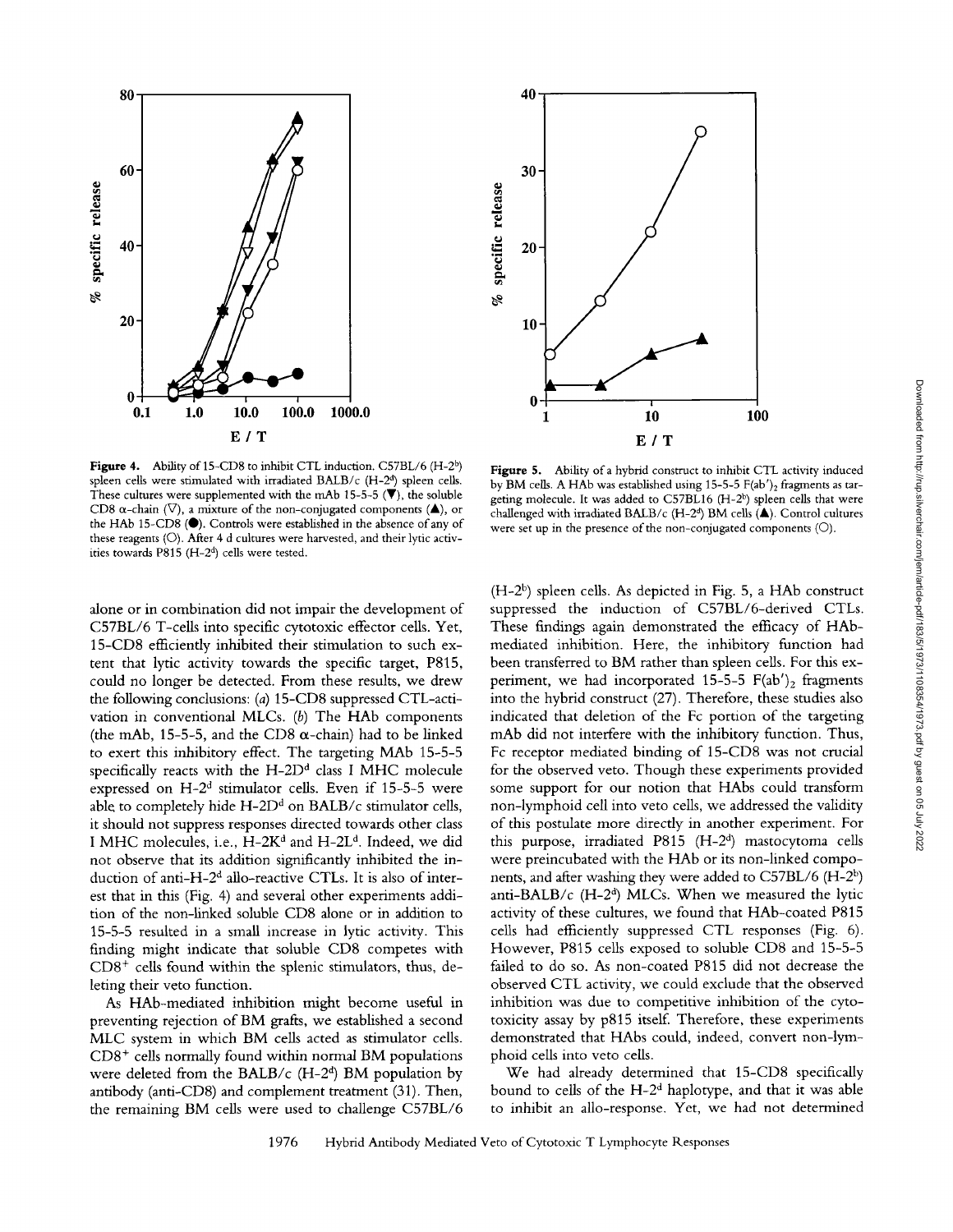

Figure 6. Transferring veto-function to non-lymphoid cells. Irradiated P815 (H-2<sup>d</sup>) mastocytoma cells were preincubated with 15-CD8 ( $\bullet$ ), its non-linked components, CD8 and 15-5-5, (A) or medium (O). After washing the treated P815 cells were added to  $C57BL/6$   $(H-2^b)$  anti-BALB/c (H-2<sup>d</sup>) MLCs. After 4 d of culture their lytic actvities towards P815 cells were tested.

whether the inhibitory function exhibited similar specificity. As the targeting component of the HAb, m\_Ab 15-5-5, does not bind to class I MHC molecules of the H-2q haplotype (24), MLCs were established in which DBA/1 (H-2q) cells were challenged by either BALB/c  $(H-2<sup>d</sup>)$  or C57BL/6 (H-2<sup>b</sup>) spleen cells. Whereas 15-CD8 bound to BALB/c H-2 stimulator cells, it could not link to MHC molecules on DBA/1 (H-2<sup>q</sup>). When we added the HAb to these cultures, we observed that 15-CD8 selectively inhibited induction of DBA/1 (H-2<sup>q</sup>) CTLs challenged with BALB/c

(H-2d) spleen cells (Fig. 7 A). 15-CD8 did not suppress CTL activation when added to MLCs in which C57BL/6  $(H-2<sup>b</sup>)$  spleens cell had been used as stimulators (Fig. 7 B). Non-conjugated components of 15-CD8 did not affect lyric activities of either MLC. We had, therefore, demonstrated that 15-CD8 had to attach to cells to inhibit.

Yet, these experiments had not established that the HAb had to react with stimulator cells. To prove this point, two additional MLCs were set up, C57BL/6 anti-BALB/c (H-2<sup>b</sup> anti-H-2<sup>d</sup>) and BALB/c anti-C57BL/6 (H-2<sup>d</sup> anti-H-2<sup>b</sup>). In the first strain combination 15-CD8 coated stimulator cells, whereas in the second one it selectively linked to responder cells. As seen in Fig. 8, 15-CD8 selectively inhibited MLCs when binding to stimulator cells. However, in MLCs in which it was attached to responder cells vigorous CTL responses were induced. These experiments provided evidence that 15-CD8 had to bind to stimulator cells. Thus, the binding specificity of the hybrid construct predicted the direction of its inhibitory function. The unidirectional nature of these results also supported our earlier contention that Fc receptor-mediated binding, if it occurred, was not crucial for the inhibitory function exhibited by the HAb. Fc receptors are expressed by cells found within both BALB/c and C57BL/6 spleens, yet the HAb selectively suppressed CTL precursors specific for BALB/c cells.

The experimental system employed by us differed in one additional aspect from that of previous studies: other studies had used non-irradiated cells as inhibitory agent because it had been noted that the veto-function of  $CD8<sup>+</sup>$  cells was radiosensitive (2, 3). In our system, by contrast, 15-CD8 was perfectly capable of inhibiting CTL responses when binding to irradiated stimulator cells (Fig. 9). Indeed, the extent of suppression was comparable to that observed using non-irradiated cells. If we assume that HAb-mediated inhibition and conventional veto function by the same mechanism, this difference in results can be best explained as follows. Most investigators studying conventional veto



1977 Qi et al.

**Figure** 7. Dependence of HAb activity on its ability to bind to cell surfaces. Two different MLCs were set up: DBA/l (H-29) anti-BALB/c (H-2<sup>d</sup>)  $(A)$  and DBA/l anti-C57BL/6 (H-2<sup>b</sup>) (B). They were supplemented with the HAb (.), its nonconjugated components  $(A)$  or nothing  $(O)$  and tested for their lytic ability on P815 (H-2<sup>d</sup>) (A) or EL4  $(H-2^b)$   $(B)$  cells.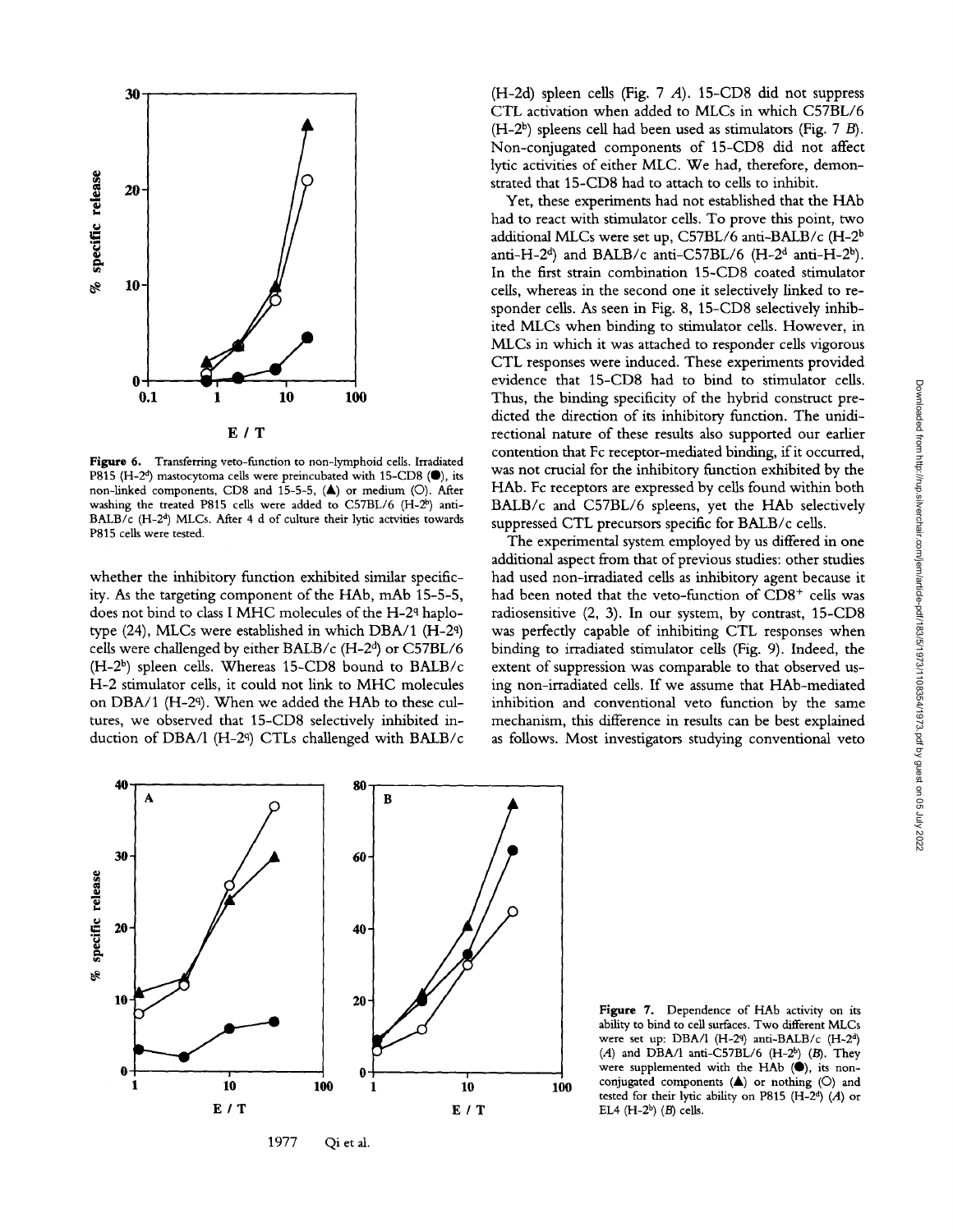

exploited the inhibitory function of  $CD8<sup>+</sup> CTLs$  which are known to be radio-sensitive. Irradiated T-lymphocytes used as veto cells in vitro are deleted early. They are, therefore, not able to inhibit allo-reactive T cells that had remained dormant and are stimulated at a later time. HAbs have the ability to transfer CD8 to all stimulator cells, including those that are rather radio-resistant, e.g., macrophages and fibroblasts. Thus, CDS-bearing cells are present throughout the entire culture period, and have the ability to veto, both T cells stimulated early as well as those activated late. Our conclusion that HAb-mediated veto can be



Figure 9. Radio-resistence of HAb-mediated veto. C57BL/6 (H-2<sup>b</sup>) cells were incubated with non-irradiated ( $\bigcirc$ ) or irradiated ( $\bigtriangleup$ ) BALB/c (H-2<sup>d</sup>) spleen cells. Cultures were supplemented with 15-CD8 ( $\blacklozenge$ ,  $\blacktriangle$ ) or with the non-conjugated components ( $\circ$ ,  $\triangle$ ) and tested for lysis of P815  $(H-2<sup>d</sup>)$  cells.

Figure 8. Specificity of HAb-mediated veto. MLCs were established in two directions: C56/ BL6 (H-2<sup>b</sup>) anti-BALB/c (H-2<sup>d</sup>) (A) and BALB/c anti-C57BL/6 (B). They were supplemented with HAb  $($ <sup>o</sup>), its non-conjugated components  $($ <sup> $\blacktriangle)$ </sup> or nothing (C)) and tested for their lytic ability on P815 (H-2<sup>d</sup>) (A) or EL4 (H-2<sup>b</sup>) (B).

mediated by, for instance, macrophages and dendritic cells, also implies that CTL lytic functions are not crucial for T cell mediated veto.

To study the fate of T cells in HAb-mediated MLCs, we took advantage of a TCR transgenic mouse model in which the vast majority of T cells expressed the  $2C-TCR_{\text{trans}}$ which recognizes the allo-class I MHC molecule  $H-2L<sup>d</sup>$ (22). In these mice  $TCR_{trans}$ + T cells can be identified by the anti-clonotypic mAb.1B2. Responder  $TCR_{trans}$ + T cells were stimulated with irradiated BALB/c spleen cells in the presence of 15-CD8 and its non-conjugated components. Numbers of  $TCR_{trans}$ + $CD8$ <sup>+</sup> T cells were enumerated at the start as well as at the termination of cultures (Table 1). We failed to detect an increase in the cellularity of cultures supplied with the hybrid constructs. Thus, 15-CD8 mediated similar to conventional veto had prevented the expansion of reactive T cells (13, 21).

Based on these observations, we believe that conventional veto and HAb-mediated inhibition function through the same mechanism. Yet, HAb-induced unresponsiveness might bear some advantages over conventional veto. Although the conventional veto effect is extremely efficient, it only operates on  $CD8<sup>+</sup>$  cells, i.e., on defined populations

Table 1. *Inhibition of TCR*<sub>trans+</sub> CD8<sup>+</sup> T cells by HAb *engagement* 

| Compound added   | Number of $TCR_{trans}$ + $CD8$ <sup>+</sup> T cells |                     |
|------------------|------------------------------------------------------|---------------------|
|                  | Experiment 1                                         | <b>Experiment 2</b> |
| 15-5-5 and $CD8$ | $6.1 \times 10^{4}$                                  | $6.0 \times 10^{4}$ |
| 15-CD8HAb        | $1.2 \times 10^{4}$                                  | $1.8 \times 10^{4}$ |

 $2 \times 10^4$  TCR<sub>trans</sub>+CD8<sup>+</sup> T cells were added to 1  $\times$  10<sup>6</sup> irradiated BALB/c (H-2<sup>d</sup>) spleen cells in the presence of the compounds indicated. After 4 d cultures were harvested, cells were counted and stained for expression of CD4, CD8, and  $TCR_{trans}$  in three-color immunofluorescence. From these informations the numbers of  $TCR_{trans}$ + $CD8$  T cells were calculated.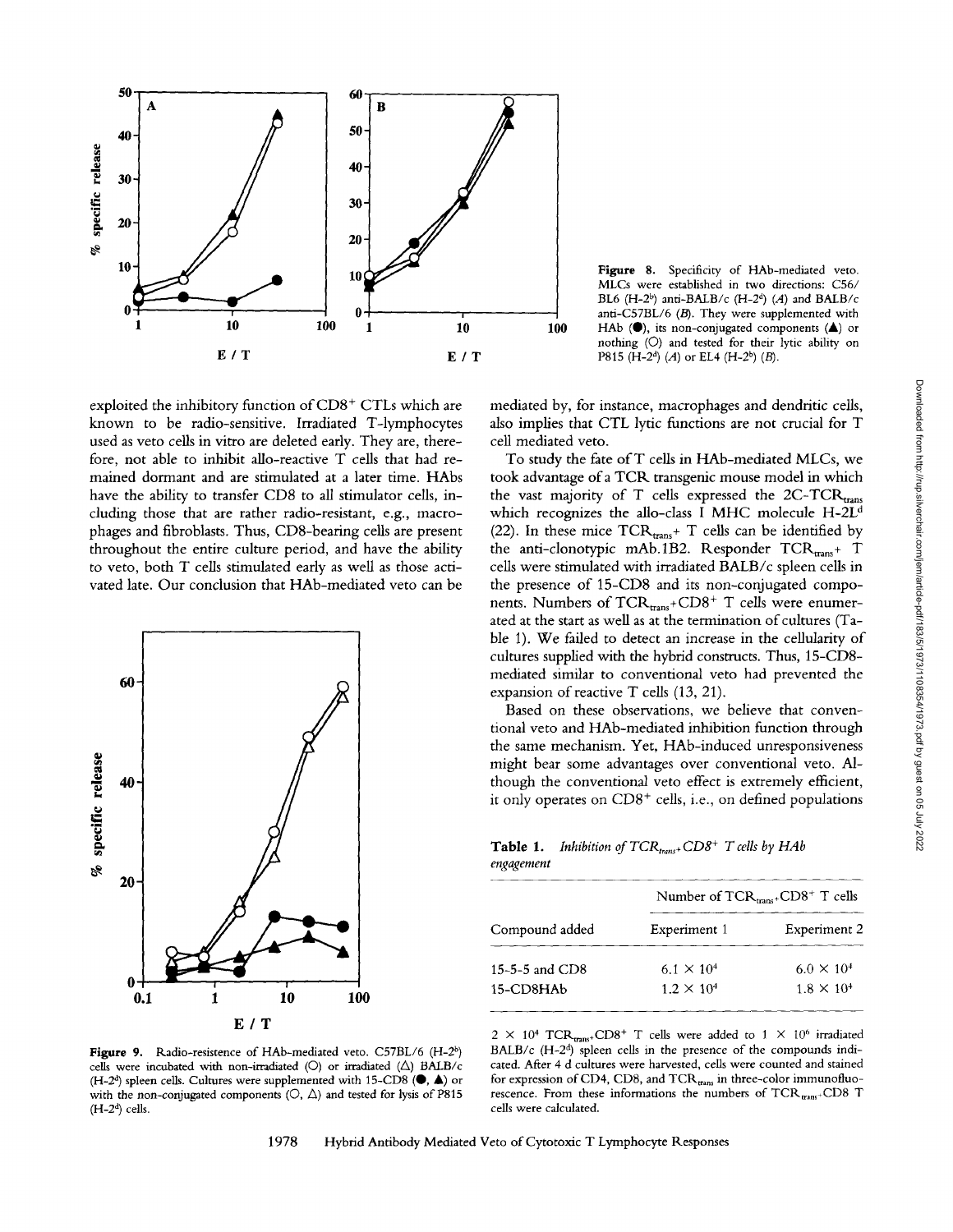of inhibitor cells (2). It has to be taken into consideration that different types of cells express unique tissue-specific antigens (32) and that some allo-reactive T cells recognize these differences (33-35). Thus, allo-responses discriminate between different tissues. Therefore, allo-reactive T cells exhibiting tissue-specific recognition cannot be silenced by the infusion of, for instance,  $CD8<sup>+</sup>$  T cells as they fail to present antigens typical for other cell types. Complete tolerance to an organ transplant is, therefore, not induced by cells of a single type, but is best achieved if all cells within the graft are transformed into inhibitory cells. As we have demonstrated that non-lymphoid cells can acquire the veto function, HAbs will provide the necessary tool to achieve this goal. Thus, we have developed a technology that promises to provide specific and complete transplantation tolerance without affecting other immune functions.

We thank W.A. Hendrickson for providing us with the source of soluble CD8, and D. Loh for sending us the TCR.-transgenic mice. We are grateful to P. Konigsberg and M. Eyerman for help preparing this manuscript.

This work was supported in part by the National Institutes of Health Grants HD26841, AI35194, and AI22295.

Address correspondence to Uwe D. Staerz, Department of Medicine, National Jewish Center Immunology and Respiratory Medicine, 1400 Jackson St., Denver, CO 80206.

*Received for publication 8 December 1995 and in revised form 14 February 1996.* 

### **References**

- 1. Miller, R.G. 1980. An immunological suppressor cell inactivating cytotoxic T lymphocyte precursor cells recognizing it. *Nature (Lond.).* 287:544-546.
- 2. Rammensee, H.-G., Z.A. Nagy, and J. Klein. 1982. Suppression of cell-mediated lymphotoxicity against minor histocompatibility antigens mediated by Ly  $l^+Ly$   $2^+$  T cells of stimulator strain origin. *Eur. J. Immunol.* 12:930-934.
- 3. Fink, P.J., I.L. Weissman, and M.J. Bevan. 1983. Haplotype specific suppression of cytotoxic T cell induction by antigen inappropriately presented on T cells. *J. Exp. Med.* 157:141- 154.
- 4. Rammensee, H.-G., A. Juretic, Z.A. Nagy, and J. Klein. 1984. Class I-restricted interaction between suppressor and cytolytic cells in the response to minor histocompatibility antigens.J. *Immunol.* 132:668-672.
- 5. Muraoka, S., and R.G. Miller. 1980. Cells in bone marrow and in T cell colonies grown from bone marrow can suppress generation of cytotoxic T lymphocytes directed against their selfantigens.J. *Exp. Med.* 152:54-71.
- 6. Rammensee, H.-G. 1989. Veto function in vitro and in vivo. *Int. Rev. Immunol.* 4:175-191.
- 7. Fink, P.J., R.P. Shimonkevitz, and M.J. Bevan. 1988. Veto cells. *Annu. Rev. Immunol.* 6:115-137.
- 8. Zhang, L., J. Shannon, J. Sheldon, H.-S. Teh, T.W. Mak, and R..G. Miller. 1994. Role of infused CD8+ cells in the induction of peripheral tolerance. *J. Immunol.* 152:2222- 2228.
- 9. Martin, D.R.., and R..G. Miller. 1989. In vivo administration of histocompatibility lymphocytes leads to rapid functional deletion of cytotoxic T lymphocyte precursors. *J. Exp. Med.*  170:679-690.
- 10. Johnson, L.L. 1987. Prolonged minor allograft survival of intravenously primed mice---a test of the veto hypothesis. *Transplantation.* 44:92-97.
- 11. Thomas, J.M., F.M. Carver, P.R. Cunningham, L.C. Olson,

and F.T. Thomas. 1991. Kidney allograft tolerance in primates without chronic immunosuppression. *Transplant. Proc.*  51:198-207.

- 12. Takahashi, T., and T. Maki. 1991. Prolongation of mouse skin allograft survival by cloned veto suppressor cells. *Transplant. Proc.* 23:192-193.
- 13. Hiruma, K., H. Nakamura, P.A. Henkart, and R.E. Gress. 1992. Clonal deletion of post-thymic T cells: Veto cells kill precursor cytotoxic T lymphocytes. *J. Exp. Med.* 175:863- 868.
- 14. Thomas, J.M., F.M. Carver, J. Kasten-Jolly, C.E. Haisch, L.M. Rebellato, U. Gross, S.J. Vore, and F.T. Thomans. 1994. Further studies of veto activity in rhesus monkey bone marrow in relation to allograft tolerance and chimerism. *Transplantation.* 57:101-115.
- 15. Hambor, J.E., M.C. Weber, M.L. Tykocinski, and D.R. Kaplan. 1990. Regulation of allogeneic responses by expression of CD8 α-chain on stimulator cells. *Intern. Immunol.* 2:879-883.
- 16. Swain, S.L. 1981. Significance of Lyt phenotype: Lyt-2 antibodies block activities of T cells that recognize class I major histocompatibility complex antigens regardless of their function. *Proc. Natl. Acad. Sci. USA.* 78:7101-7105.
- 17. Connolly, J.M., T.H. Hansen, A.L. Ingold, and T.A. Potter. 1990. Recognition by CD8 on cytotoxic T lymphocytes is ablated by several substitutions in the class I alpha 3 domain: CD8 and the T cell receptor recognize the same class I MHC molecule. *Proc. Natl. Acad. Sci. USA.* 87:2137-2141.
- 18. Smith, D.M., J.A. Bluestone, M.K. Newberg, V.H. Englehard, J.R. Thistlethwite, Jr., and E.S. Woode. 1994. Inhibition of T cell activity by a monoclonal antibody directed against the alpha 3 domain of the MHC class I molecule. J. *Immunol.* 153:1054-1067.
- 19. Cobbold, S.P., S. Qin, L.W. Leong, G. Martin, and H. Waldmann. 1992. Reprogramming the immune system for